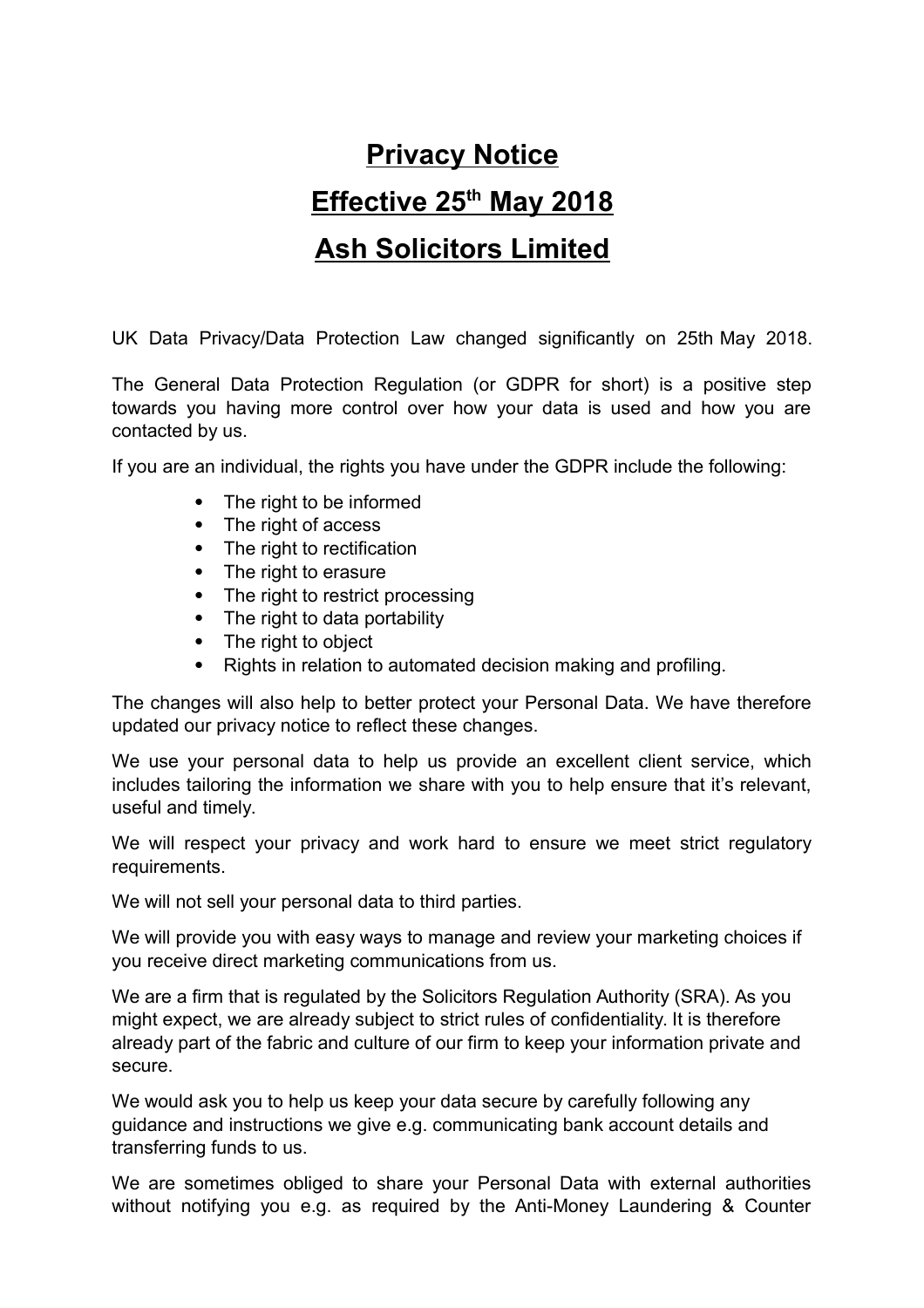Terrorist Financing Act 2017. In all other cases, we will be transparent, and we will explain to you why we are requesting your data and how we are using it.

#### **Lawful Bases for Processing your Data**

The new law states that we are allowed to use personal information only if we have a **proper and lawful reason** to do so. This includes sharing it with others outside the firm e.g. an auditor of a relevant quality standard.

The GDPR says we must have one or more of these reasons:

- **Contract:** the processing is necessary for a contract we have with an individual, or because they have asked us to take specific steps before entering into a contract.
- **Legal obligation:** the processing is necessary for you to comply with the law (not including contractual obligations).
- **Legitimate interests:** the processing is necessary for our legitimate interests or the legitimate interests of a third party unless there is a good reason to protect the individual's personal data which overrides those legitimate interests.
- **Consent:** the individual has given clear consent for us to process their personal data for a specific purpose.

A legitimate interest is when we have a business or commercial reason to use your information.

Here is a list of all the ways that we may use your personal data, and which of the reasons we rely on to do so.

| Use of your<br><b>Personal Data</b>                                                                                                                                 | Our<br>reason/justification<br>for processing          | <b>Legitimate Business Interest</b>                                                                                                                                                                                                |
|---------------------------------------------------------------------------------------------------------------------------------------------------------------------|--------------------------------------------------------|------------------------------------------------------------------------------------------------------------------------------------------------------------------------------------------------------------------------------------|
| Opening, progressing,<br>closing, archiving and<br>storing a matter/case<br>file                                                                                    | Contract<br>Legitimate<br>Interest<br>Legal Obligation | Fulfilling your instructions (the<br>retainer)<br>Complying with regulations and the<br>law                                                                                                                                        |
| Direct marketing to you                                                                                                                                             | Legitimate<br>Interest                                 | Keeping our records up-to-date,<br>working out which of our products<br>and services may interest you and<br>telling you about them<br>Providing information on changes in<br>the law and inviting you to contact us<br>for advice |
| • To make and manage<br>client payments.<br>• To manage fees,<br>charges and interest<br>due to clients<br>• To collect and recover<br>money that is owed to<br>US. | Contract<br>Legitimate<br>Interest<br>Legal Obligation | Keeping accounts systems up-to-<br>date<br>Complying with SRA Accounts Rules<br>and other regulations<br>Effective and efficient management<br>of a sustainable business                                                           |
| To detect, investigate,<br>report, and seek to                                                                                                                      | Contract<br>Legitimate                                 | Developing and improving how we<br>deal with financial crime including                                                                                                                                                             |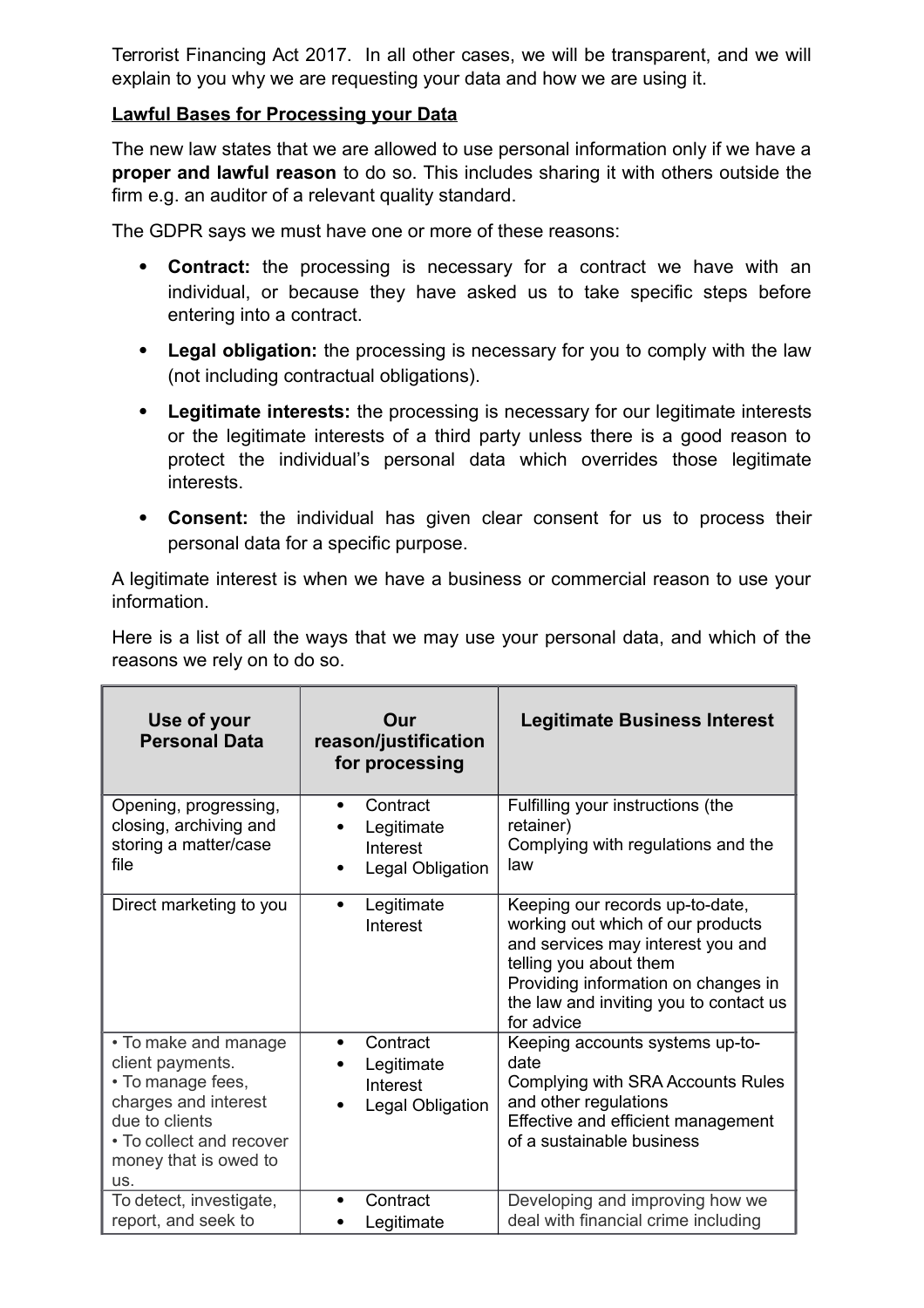| prevent financial crime.<br>• To manage risk for us<br>and our customers.<br>• To comply with laws<br>and regulations that<br>apply to us.<br>• To respond to<br>complaints and seek to<br>resolve them.    | Interest<br>Legal Obligation               | suspected money laundering as well<br>as complying with our legal<br>obligations in this respect<br>Complying with regulations that<br>apply to us.<br>Being efficient about how we fulfil<br>our legal and contractual duties.                      |
|-------------------------------------------------------------------------------------------------------------------------------------------------------------------------------------------------------------|--------------------------------------------|------------------------------------------------------------------------------------------------------------------------------------------------------------------------------------------------------------------------------------------------------|
| To run our business in<br>an efficient and proper<br>way. This includes<br>managing our financial<br>stability, business<br>capability, planning,<br>communications,<br>corporate governance,<br>and audit. | Legitimate<br>Interest<br>Legal Obligation | Complying with the SRA Accounts<br>Rules and Code of Conduct and<br>other regulations that apply to us<br>Being effective and efficient about<br>how we run our business<br>To allow external consultants,<br>advisers and auditors to inspect files |
| To exercise our rights<br>and comply with<br>obligations set out in<br>agreements or<br>contracts                                                                                                           | Legitimate<br>Interest<br>Legal Obligation | Complying with contractual<br>requirements e.g. for the provision to<br>clients of Public Funding by Public<br><b>Bodies</b>                                                                                                                         |

# **Special Categories and Criminal Convictions Data**

Further to our lawful bases for processing personal data we rely on further conditions contained within the Data Protection Act 2018 for processing these types of data. These conditions are contained in Schedule 1, Part 3 of the Act. The primary condition we rely on is known as "legal claims" where;

This condition is met if the processing—

- (a) is necessary for the purpose of, or in connection with, any legal proceedings (including prospective legal proceedings),
- (b) is necessary for the purpose of obtaining legal advice, or
- (c) is otherwise necessary for the purposes of establishing, exercising or defending legal rights

We would normally also rely on another condition in Schedule 1, Part 3 of the Act known as "consent" where, due to the nature of these types of data we would obtain your consent prior to processing them.

If our reason for processing data is in connection with the Schedule 1, Part 2 of the Act, condition 18, safeguarding of individuals and children at risk,. This is because the processing will be necessary for the purposes of;

(a) protecting an individual from neglect or physical, mental or emotional harm, or

(b) protecting the physical, mental or emotional well-being of an individual,

In this condition;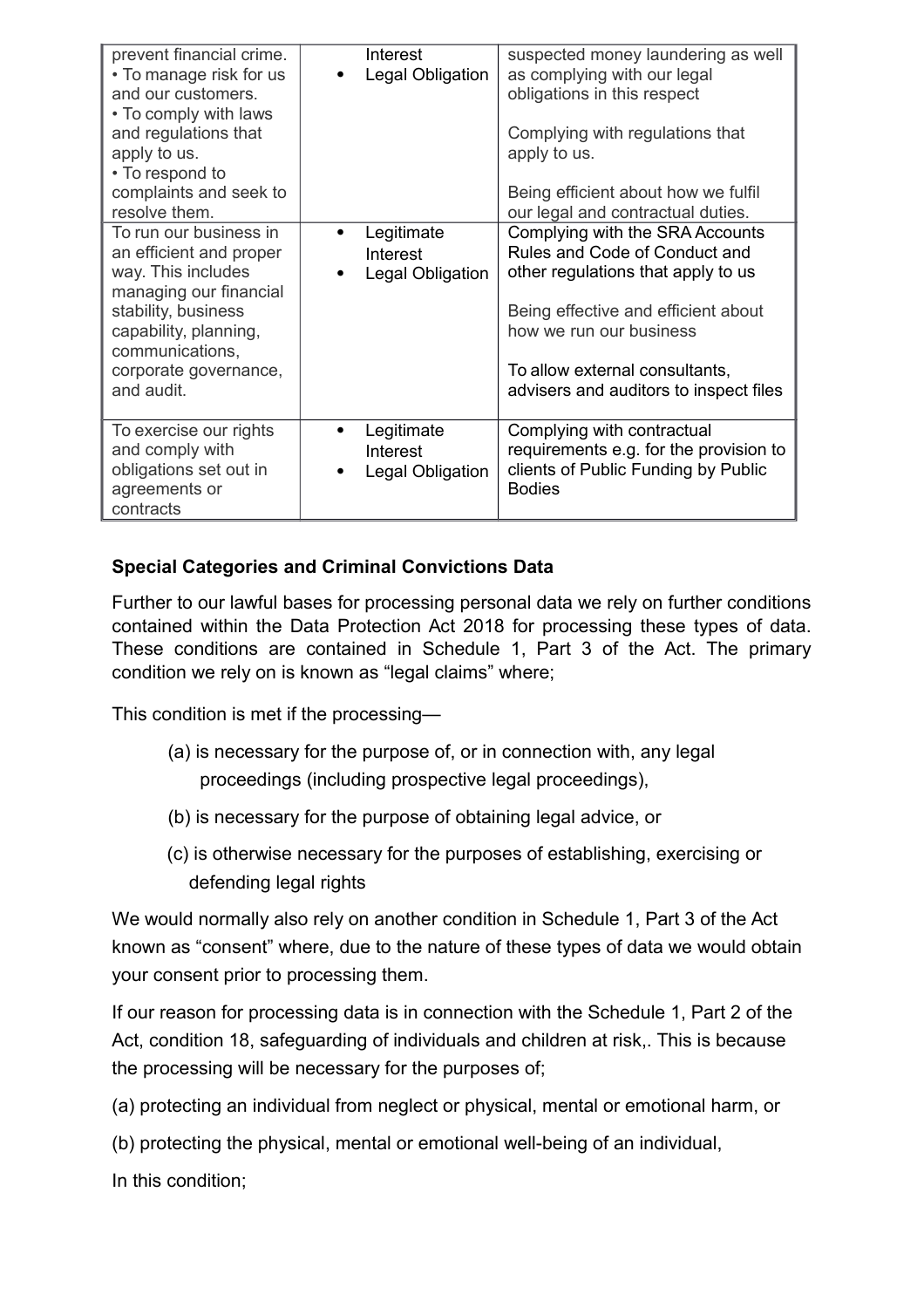- (a) in the circumstances, consent to the processing cannot be given by the data subject;
- (b) in the circumstances, the we cannot reasonably be expected to obtain the consent of the data subject to the processing;
- (c) the processing must be carried out without the consent of the data subject because obtaining the consent of the data subject would prejudice the provision of the protection

Also, due to the nature of these data types, we comply with Schedule 1, Part 4 of the Data Protection Act which requires us to have an appropriate written policy explaining our security procedures, and data retention periods and we are required to retain this policy document and produce it to the Information Commissioner on request. Our policy is set out in the firm's Information Management & Security Policy.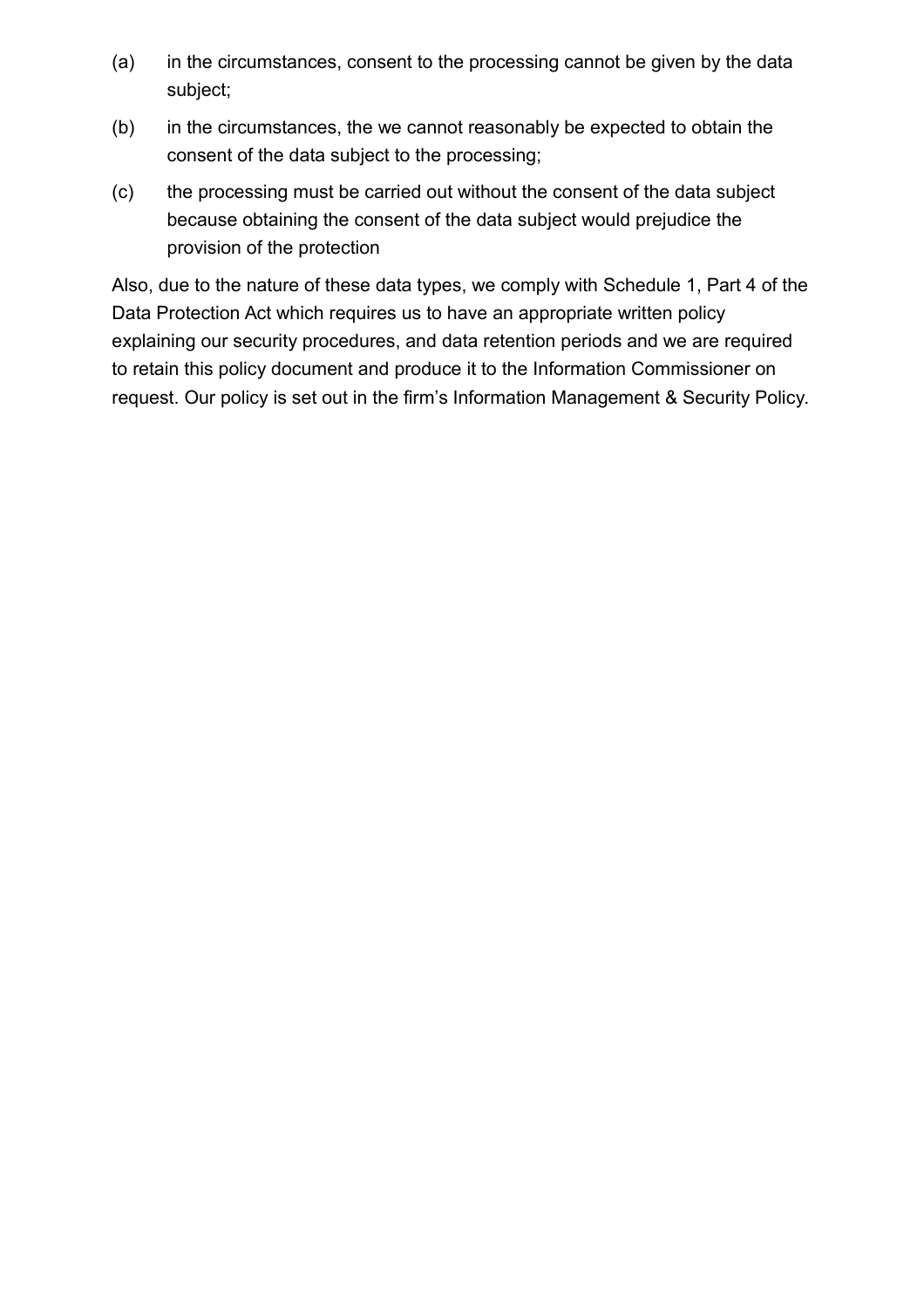| <b>Type of Personal</b><br><b>Information</b> | <b>Description</b>                                                                                                                                                                                                                                                    |  |  |
|-----------------------------------------------|-----------------------------------------------------------------------------------------------------------------------------------------------------------------------------------------------------------------------------------------------------------------------|--|--|
| Financial                                     | Your Bank account details and your financial status and<br>information                                                                                                                                                                                                |  |  |
| <b>Contact Information</b>                    | Where you live and how to contact you                                                                                                                                                                                                                                 |  |  |
| Socio-Demographic                             | This includes details about your work or profession, nationality<br>etc.                                                                                                                                                                                              |  |  |
| Transactional                                 | Details about payments to and from your bank accounts                                                                                                                                                                                                                 |  |  |
| Contractual                                   | Details about the products or services we provide to you                                                                                                                                                                                                              |  |  |
| Behavioural                                   | Details about how you use our services                                                                                                                                                                                                                                |  |  |
| Communications                                | What we learn about you from letters, emails, and<br>conversations between us                                                                                                                                                                                         |  |  |
| Social Relationships                          | Your family, friends and other relationships                                                                                                                                                                                                                          |  |  |
| Open Data and Public<br>Records               | Details about you that are in public records such as the Land<br>Registry, and information about you that is openly available on<br>the internet                                                                                                                      |  |  |
| Documentary Data                              | Details about you that are stored in documents in different<br>formats, or copies of them. This could include things like your<br>passport, drivers licence, or birth certificate                                                                                     |  |  |
| Special types of data                         | The Law and other regulations treat some types of personal<br>information as a special category. We will only collect and use<br>these types of data if the law allows or requires us to do so:<br>Racial or ethnic origin<br>٠<br>Religious or philosophical beliefs |  |  |
|                                               | Trade union membership                                                                                                                                                                                                                                                |  |  |
|                                               | Genetic and bio-metric data                                                                                                                                                                                                                                           |  |  |
|                                               | Health data including gender                                                                                                                                                                                                                                          |  |  |
|                                               | Criminal convictions and offences                                                                                                                                                                                                                                     |  |  |
| Consents                                      | Any permissions, consents or preferences that you give us.<br>This includes things like how you want us to contact you.                                                                                                                                               |  |  |
| <b>National Identifier</b>                    | A number or code given to you by a government to identify<br>who you are, such as a National Insurance Number                                                                                                                                                         |  |  |
| Legal Aid Application and<br>Bill             | Information required to submit an application for public funding<br>and to claim our fees under any legal aid certificate issued to<br>you.                                                                                                                           |  |  |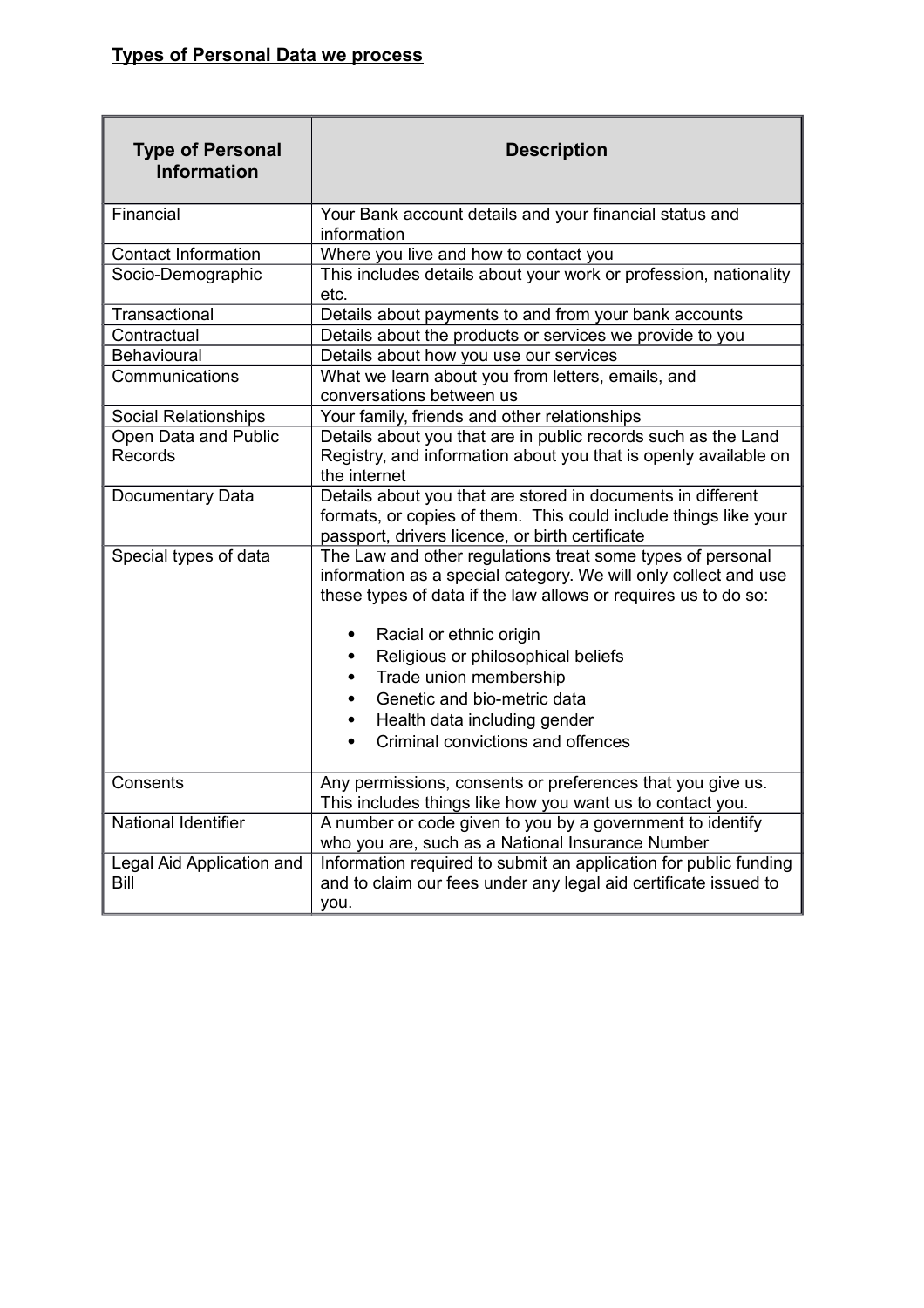# **Sources of Data**

We collect personal data from various sources:

| <b>Data</b>                                                                                   | <b>Source</b>                                                                                                                                                                                                       | <b>Purpose</b>                                                                                                                     |
|-----------------------------------------------------------------------------------------------|---------------------------------------------------------------------------------------------------------------------------------------------------------------------------------------------------------------------|------------------------------------------------------------------------------------------------------------------------------------|
| Data you give us when you<br>instruct us to advise you or<br>act for you                      | You                                                                                                                                                                                                                 | To enable us to decide<br>whether to accept your<br>instructions and to progress<br>your matter                                    |
| Data you give us by<br>letter/phone/email and other<br>documents                              | You                                                                                                                                                                                                                 | To enable us to decide<br>whether to accept your<br>instructions and to progress<br>your matter                                    |
| Data you give us when you<br>visit our website, via a<br>messaging service or social<br>media | You                                                                                                                                                                                                                 | To enable us to deal with<br>your query or request and to<br>contact you if appropriate                                            |
| Data you give us during<br>interviews                                                         | You                                                                                                                                                                                                                 | To enable us to advise and<br>represent you and to<br>communicate with other<br>solicitors and third parties<br>on your behalf     |
| Data you give us in client<br>surveys                                                         | You                                                                                                                                                                                                                 | To enable us to improve our<br>services and respond to any<br>expressions of<br>dissatisfaction                                    |
| Data provided to us by<br>referrers and introducers                                           | <b>Referrers</b>                                                                                                                                                                                                    | To enable us to contact you<br>and to enable us to decide<br>whether to accept your<br>instructions and to progress<br>your matter |
| <b>Fraud Prevention agencies</b>                                                              | Agency                                                                                                                                                                                                              | To enable us to comply with<br>the law and regulations and<br>carry out client due<br>diligence checks                             |
| <b>Estate Agents</b>                                                                          | Agents                                                                                                                                                                                                              | To enable us to act on your<br>behalf in relation to a land<br>transaction                                                         |
| <b>Other Solicitors</b>                                                                       | <b>Solicitor Firms</b>                                                                                                                                                                                              | As part of an exchange of<br>information to enable us to<br>progress the matter and<br>advise you                                  |
| <b>Public Bodies</b>                                                                          | Public Body such as HMRC,<br>HM Treasury, Local<br>Authority, Land Registry,<br>Land Charges Registry,<br>Probate Registry, Legal Aid<br>Agency, Police, CPS, Courts<br>Service and other<br>government departments | To enable us to advise you<br>and progress your matter.<br>To prevent fraud and money<br>laundering                                |
| Your GP or other medical<br>professional                                                      | Doctor                                                                                                                                                                                                              | To obtain appropriate<br>medical reports                                                                                           |

# **Who we share your Data with**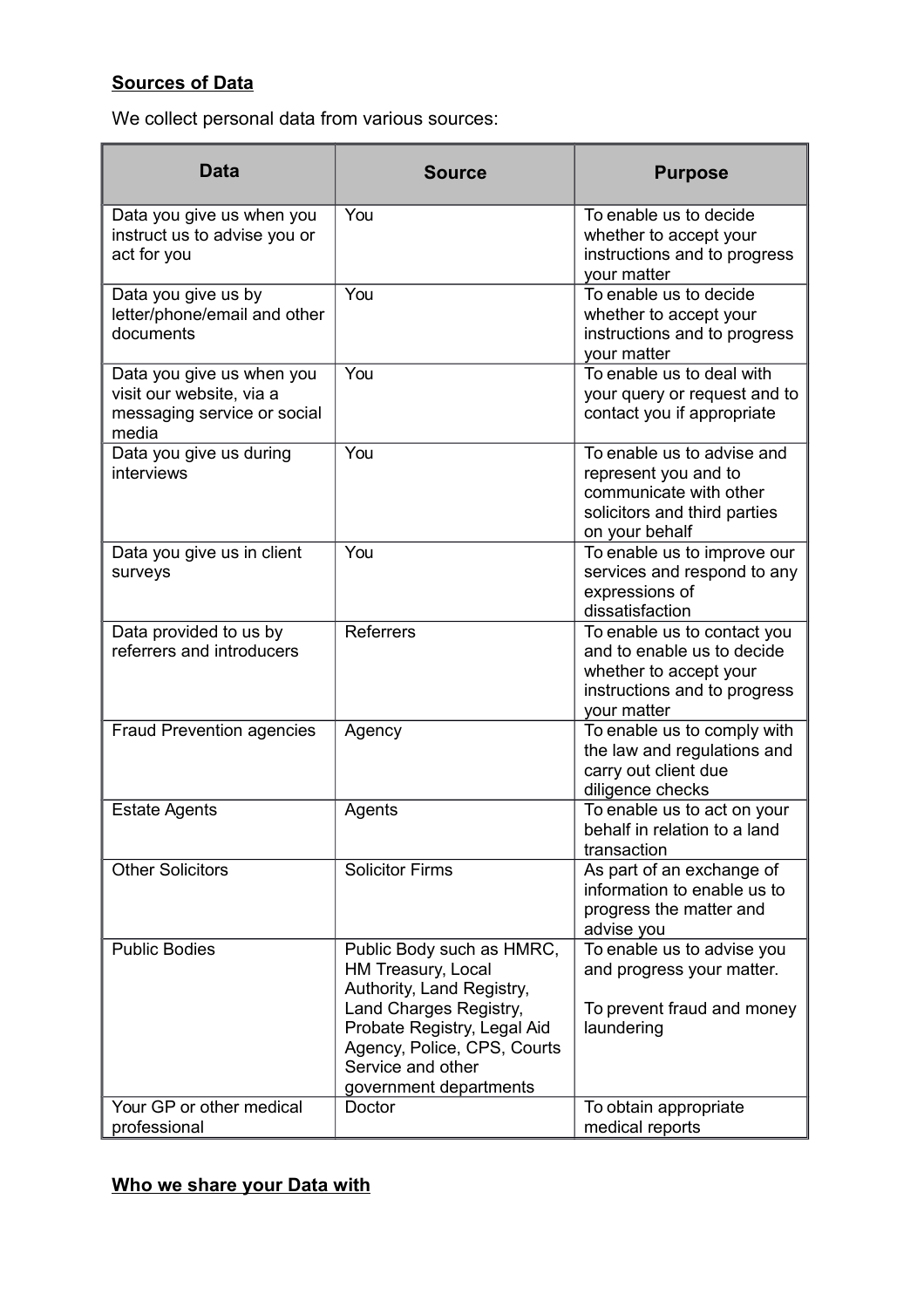Subject to the SRA Code of Conduct and the requirements with regard to client confidentiality, we may share your personal information with:

- Lawyers or other organisations on the other side of a matter or case
- Barristers or experts we instruct
- The courts and other tribunals
- Your Personal Representatives or Attorneys
- Auditors
- Lenders
- Estate Agents, IFAs, Referrers, etc
- Organisations that we introduce you to.
- HM Revenue and Customs
- The government both Central and Devolved
- Fraud Prevention Agencies including the National Crime Agency
- The SRA and other regulators
- ID checking organisations

## **Automated Decision-Making**

We do not use automated decision-making systems. All decisions relating to you and your matter are made by a person.

## **Personal Data we use**

We typically will use the following types of personal data:

- Your Name
- Date of Birth
- Home address
- Contact details such as phone numbers and email addresses
- Bank details and account information
- Medical information (where applicable)
- Employment details

# **Sending Data outside the European Economic Area (EEA)**

Unless you instruct us in a matter or case that involves an international element, we do not normally send your personal data outside the EEA. If we do, then we will seek your consent to do so, explain the risks to you and talk to you about potential safeguards depending on the country involved.

#### **Your refusal to provide Personal Data requested**

If you refuse to provide the information requested, then it may cause delay and we may be unable to continue to act for you or complete your matter.

## **Marketing Information**

We may from time to time send you letters or emails about changes in the law and suggestions about actions that you might consider taking in the light of that information e.g. reviewing your will. We will send you this marketing information either because you have consented to receive it or because we have a "legitimate interest".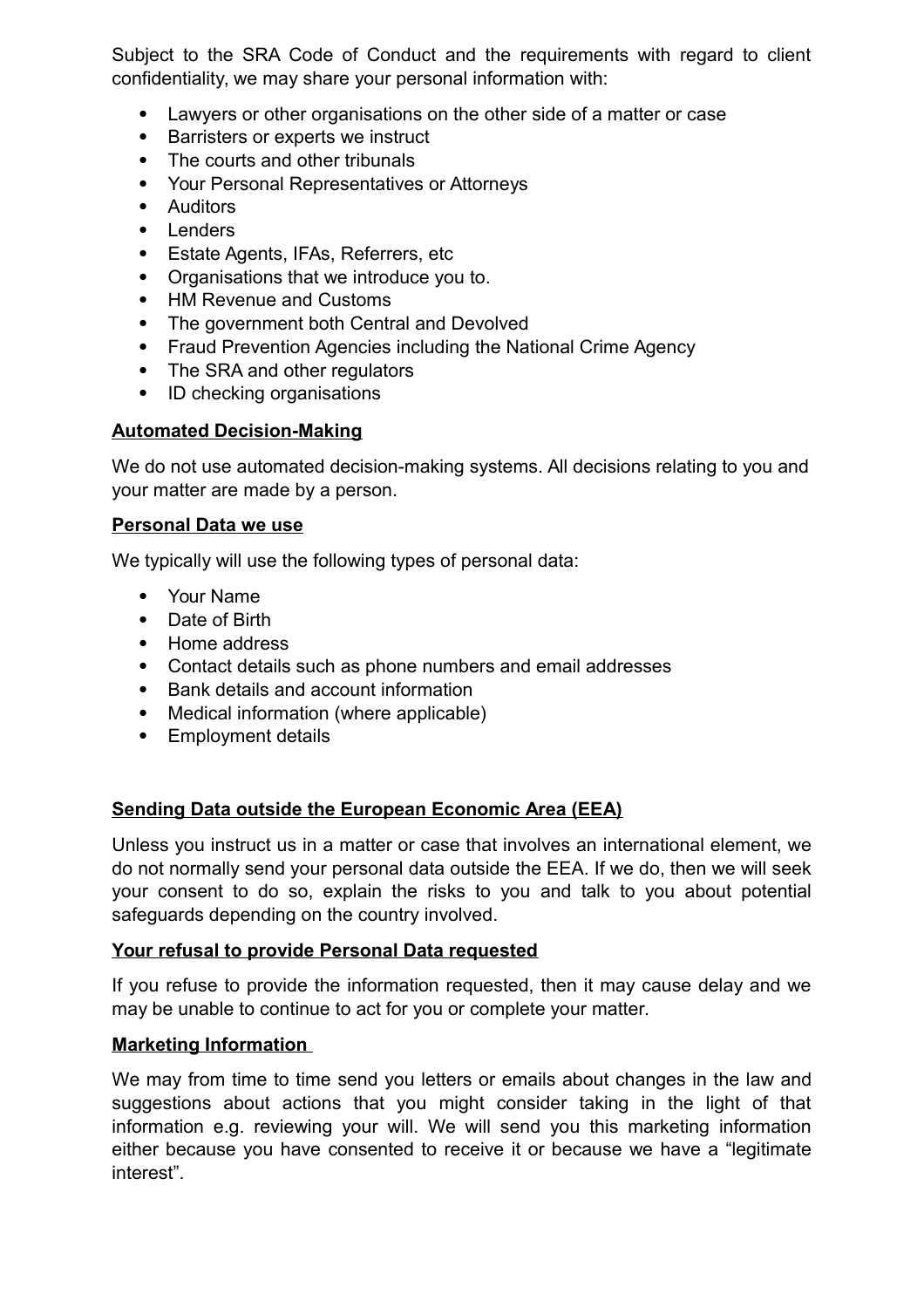You have the right to object and to ask us to stop sending you marketing information by contacting us at any time. You can of course change your mind and ask us to send the information again.

#### **How long we keep your personal information**

We are legally obliged to keep certain information for at least 5 years and typically store your file for 6 years before destroying it.

In some cases, e.g. Legal Aid Matters we are obliged to keep your files for a longer period of time, this period will be set out in our closing letter to you.

We will store Wills and other documents indefinitely.

We will keep your name and personal contact details on our database until you tell us that you would like them removed e.g. where you have changed solicitor.

## **How to get a copy of your Personal Information**

If you wish to access your personal data then write to:

Mrs Ayesha Khan

Data Protection Supervisor

ASH SOLICITORS LIMITED

28 Clare Road, Cardiff, South Glamorgan, CF11 6RS,

## **Telling us if your Personal Information is incorrect (**The right to rectification)

If you think any information we have about you is incomplete or wrong, then you have the right to ask us to correct it. Please contact us as above.

## **Other Rights**

As mentioned above you also have other rights, namely

- The right to erasure
- The right to restrict processing
- The right to data portability

You have the right to ask us to delete (erase) or stop us using your data if there is no longer any need for us to keep it (e.g. under a legal obligation).

In terms of data portability then subject to any lien we may enjoy for non-payment of fees, we will comply promptly (where permitted) to your request to transfer your physical paper file to another solicitor upon receipt of your signed consent. If your file is in electronic format we will take reasonable steps to export the file to a "portable format" where possible so that your new solicitor can upload it to their system. As many different IT systems are used by the legal profession we cannot guarantee that we can provide data in a compatible format.

#### **Consent**